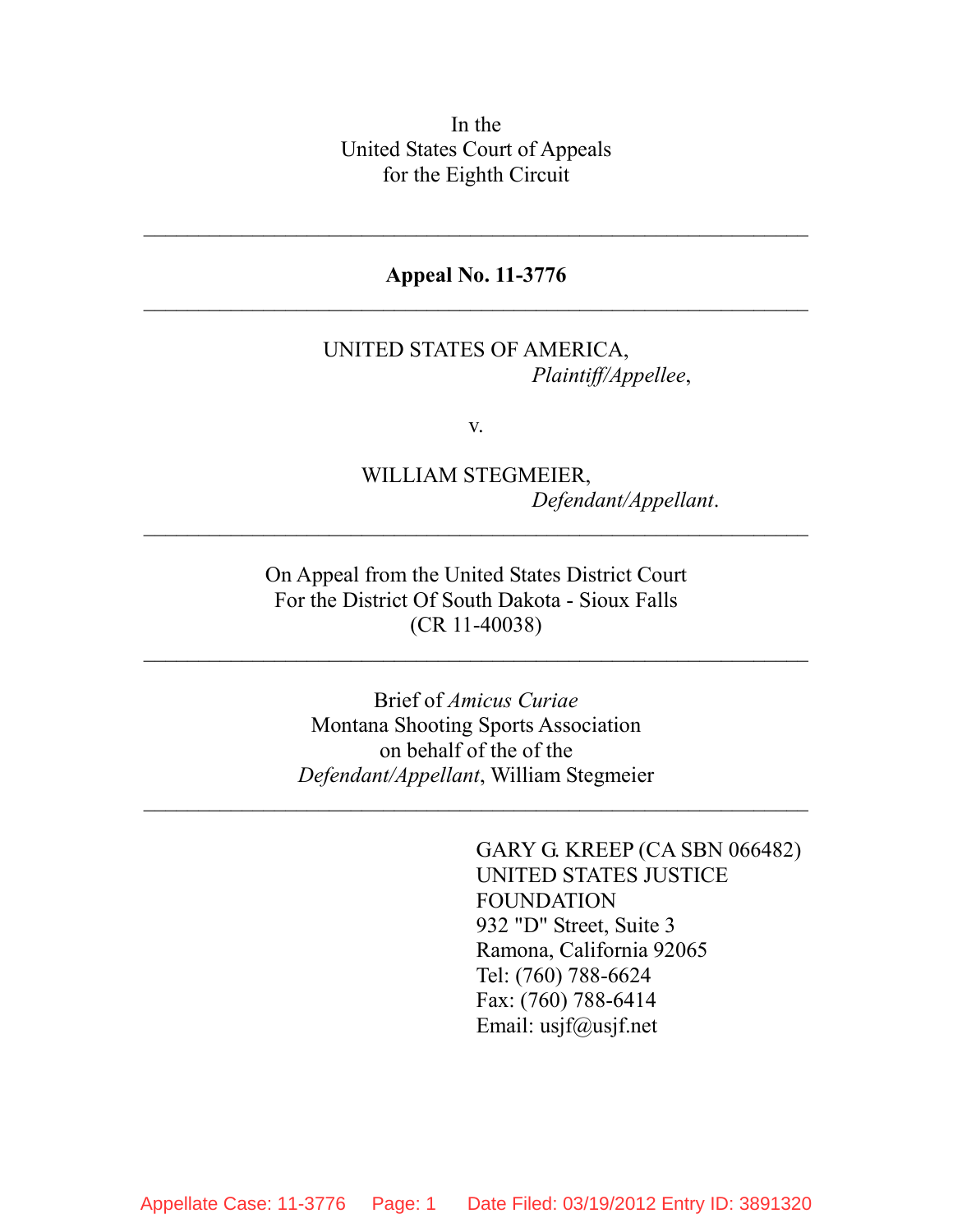#### **FRAP RULE 26.1 DISCLOSURE**

The Montana Shooting Sports Association has no parent corporation. The Montana Shooting Sports Association is not a publicly held corporation and no corporate entity holds any stock in it whatsoever.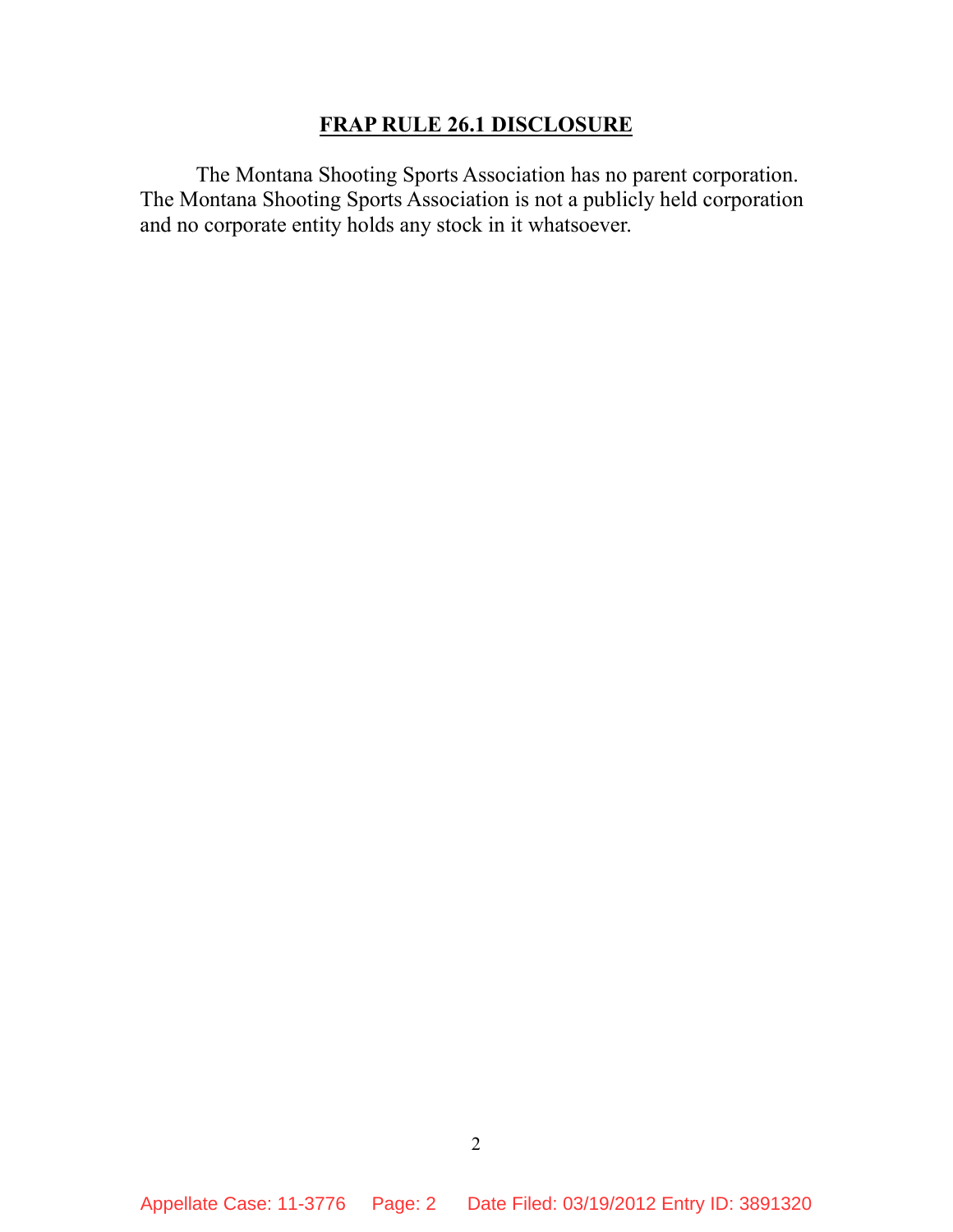## **TABLE OF CONTENTS**

| A. STEGMEIER'S CONVICTION SHOULD BE REVERSED TO AVOID AN        |
|-----------------------------------------------------------------|
| <b>ILLOGICAL PRECEDENT THAT IS CONTRARY TO ESTABLISHED</b>      |
|                                                                 |
| B. IF MR. STEGMEIER'S CONVICTION IS UPHELD IT WILL OPERATE AS A |
| PRIOR RESTRAINT AGAINST LAWFUL GUN OWNERS  12                   |
|                                                                 |
|                                                                 |
|                                                                 |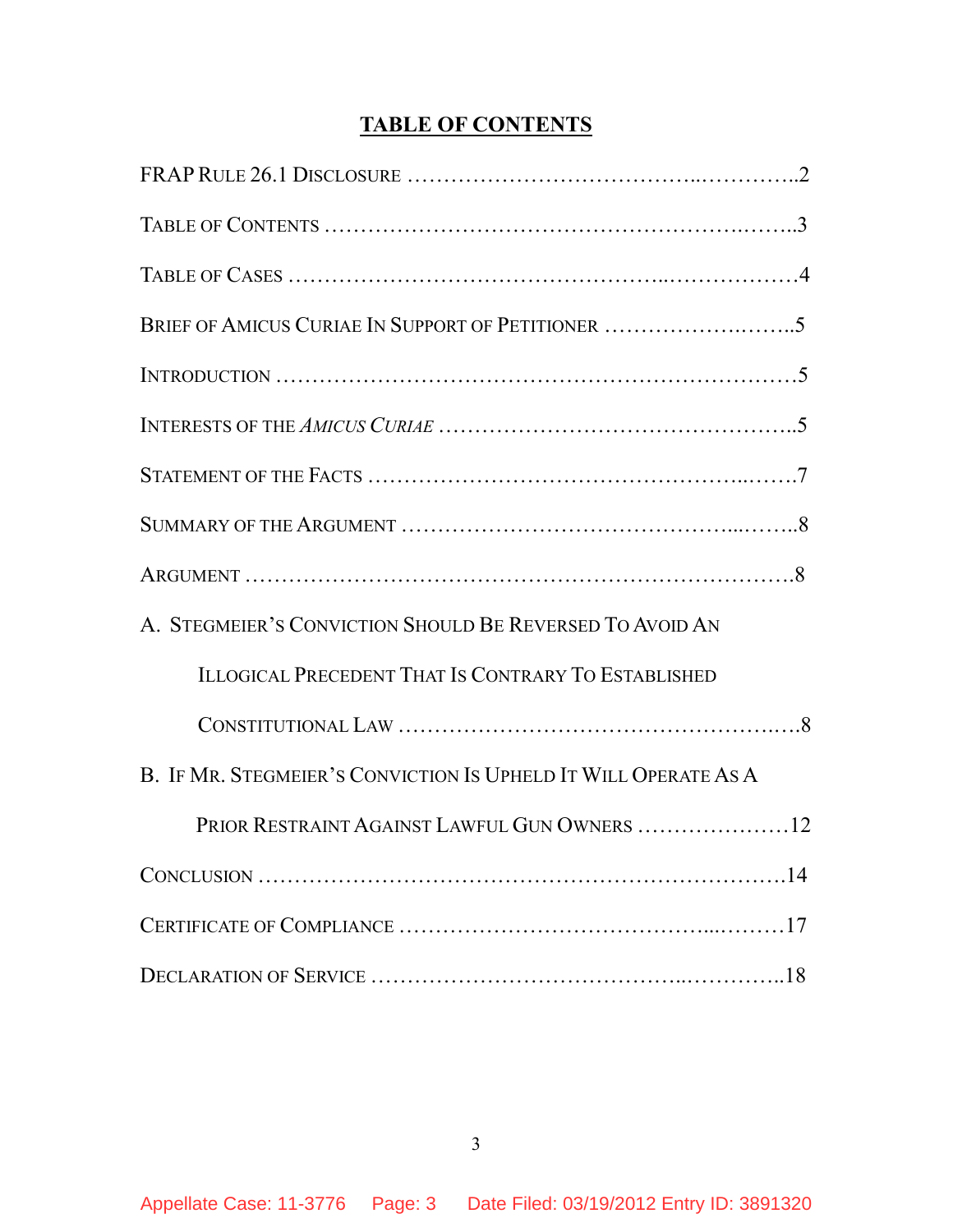#### **TABLE OF CASES**

## **FEDERAL CASES**

| District of Columbia v. Heller, 554 U.S. 570, 635 (2008). 6,10,11,14      |
|---------------------------------------------------------------------------|
| McDonald v. City of Chicago, 130 S.Ct. 3020, 3042, 177 L.                 |
|                                                                           |
| Near v. Minnesota, 283 U.S. 697, 51 S.Ct. 625, 75 L.Ed. 1357. 12          |
| <i>Nebraska Press Association v. Stuart, 427 U.S. 339, 547 (1976).</i> 12 |
| Schenck v. U.S., 249 U.S. 47, 52, 39 S.Ct. 247, 249, 63 L.Ed. 470. 12     |
|                                                                           |
| State v. I, A Woman - Part II, 53 Wis.2d 102, 191 N.W. 2d 897, 902. 13    |
|                                                                           |

### **U.S. CONSTUTION**

## **FEDERAL STATUTES**

#### **OTHER AUTHORITIES**

BLACK'S LAW DICTIONARY,  $5^{th}$  ED. (West Publishing, 1979). ….............9,13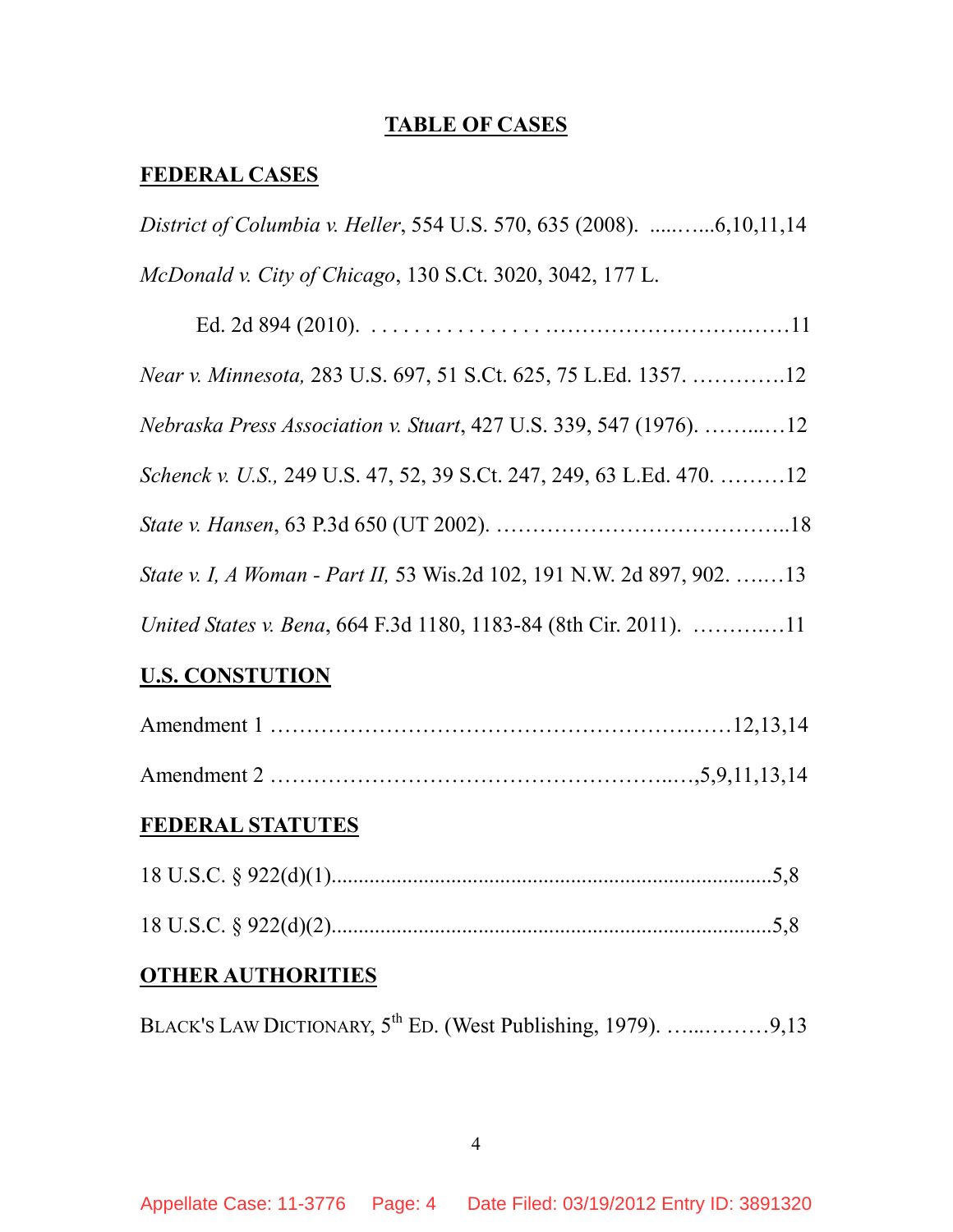#### **BRIEF OF AMICUS CURIA IN SUPPORT OF PETIT**

**\_\_\_\_\_\_\_\_\_\_\_\_\_\_\_\_\_\_\_\_\_\_\_\_\_\_\_\_\_\_\_\_\_\_\_\_\_\_** 

#### **INTRODUCTION**

Appellant William Stegmeier was charged with violating 18 U.S.C. § 922(d)(1), and 18 U.S.C. § 922 (d)(2). A trial was held, and, on October 7, 2011, the jury convicted Mr. Stegmeier on two counts: (1) knowing, or having reasonable cause to know, that that he was harboring a fugitive named Thomas Kelley, and, (2) providing a firearm to Mr. Kelley, a felon and fugitive. Mr. Stegmeier then filed a Motion for Acquittal based, in part, on his protections under the Second Amendment to the U.S. Constitution. Said motion was denied. His conviction under is under appeal.

#### **INTEREST OF THE** *AMICUS CURIAE*

The Montana Shooting Sports Association (hereinafter referred to as "MSSA") is an eleemosynary entity. It is dedicated to the preservation and promulgation of the ideals of justice and fair play, as well as the right of individual citizens, who are the legatees of the Founding Fathers of the United States of America, to protect and defend themselves, their families, and their country against enemies, both foreign and domestic. As a part of

<u>.</u>

<sup>&</sup>lt;sup>1</sup> It is hereby certified that the parties have consented to the filing of this brief; no counsel for a party authored this brief in whole or in part, and no counsel or party made a monetary contribution intended to fund the preparation or submission of this brief and; no person other than amicus curiae, its members, or its counsel made a monetary contribution to its preparation or submission.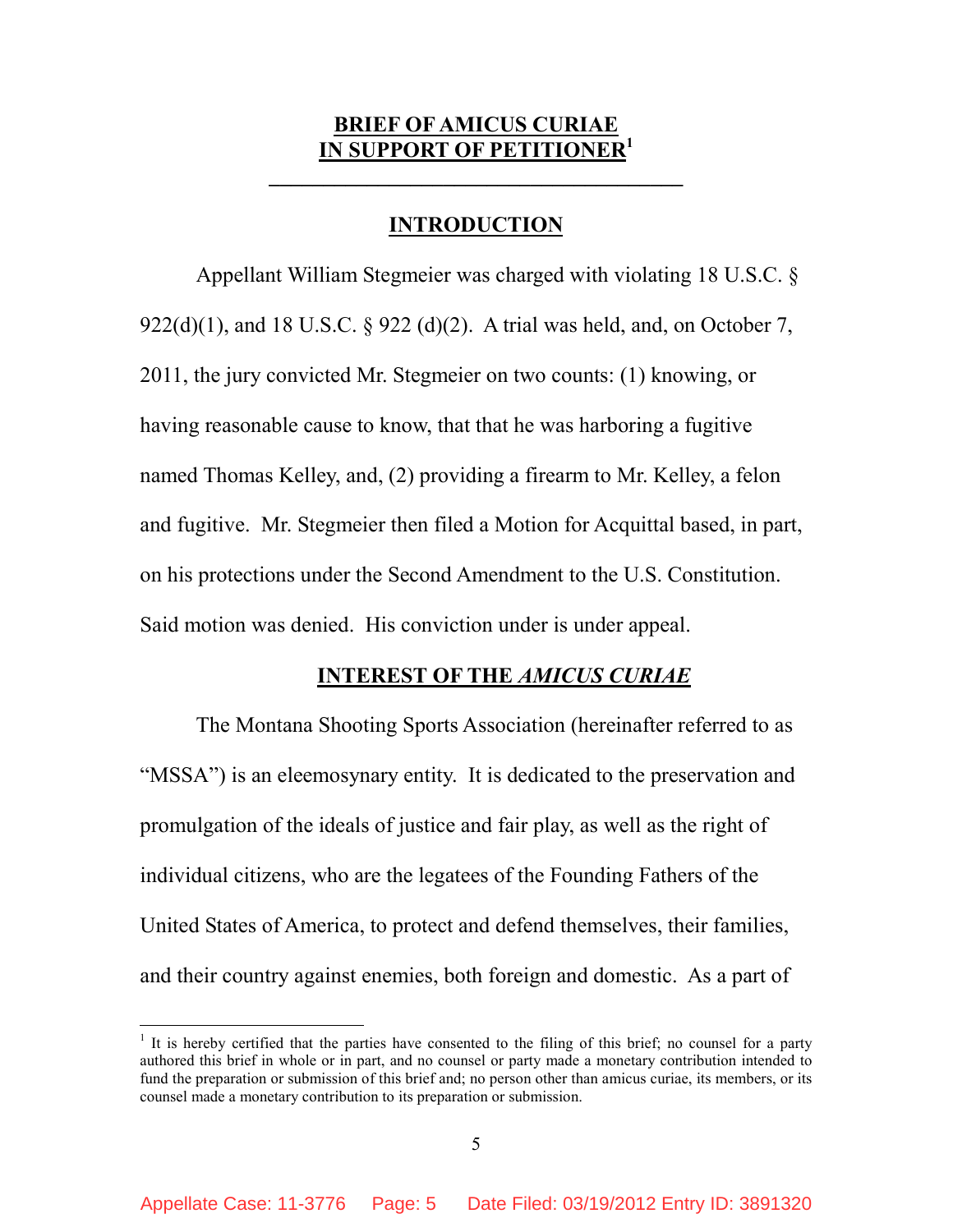MSSA's expanding role of assistance to the legislature, and to the judiciary, MSSA seeks to watch and shepherd these entities to assure that the principles upon which this country was founded are not corrupted.

Further, MSSA wishes to call increased public attention to this case, and to like cases, brought by citizens of other regions of this country, and of the world. This is partly because the collateral consequences of an affirmed conviction in *Stegmeier* would be absurd, and would set the stage for future case law which would further the erosion of both civil and Constitutional rights in this country.

These rights, especially the Second Amendment's Right To Keep And Bear Arms, causes MSSA to be interested in this case, due to the case's potential impact on MSSA's constituency. The individual right to keep and bear arms is protected by the United States Constitution, and the constitutions of forty-four States. It has been deemed a fundamental right applicable to the States, by recent court decisions. MSSA has a substantial interest in ensuring that the Second Amendment is accorded its proper scope and deference, so as to protect the rights of all Americans.

MSSA believes that the United States Supreme Court's decision in *Dist. of Columbia v. Heller*, 554 U.S. 570, 635 (2008), which held that the Second Amendment protects an individual right to keep and bear arms, is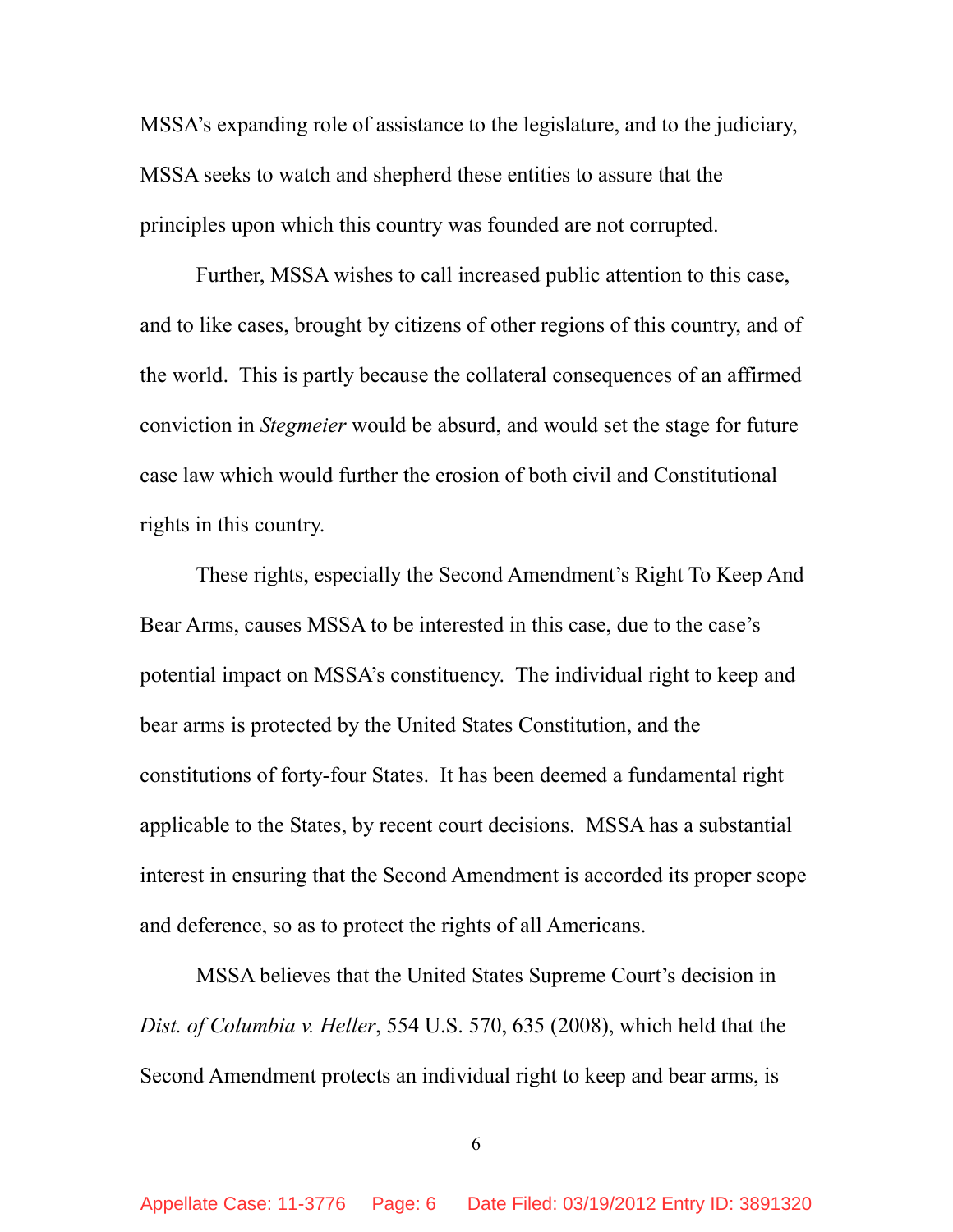correct, that it is in concert with the Original Framers' intent, and that it should govern the ruling in *Stegmeier*.

#### **STATEMENT OF THE FACTS**

Mr. Stegmeier owned a motor home, which he used as temporary living quarters at his company's job sites. Tr. 252:23-253:3; 318:19-319:13. Mr. Stegmeier kept a firearm in the motor home, *Id*., 202:1-12, for the purpose of self defense. *Id*., 285:22-24. Mr. Stegmeier allowed his employee, Tom Kelley, to live in the motor home. *Id*., 383:21-385:4. Mr. Stegmeier advised Mr. Kelley, upon Mr. Kelley's commencement of residence in the motor home, that there was a revolver in the closet. *Id*., 385:5-21.

There was no evidence presented at trial that demonstrated that Mr. Kelley had ever touched the firearm, despite the efforts of law enforcement to find Mr. Kelley's fingerprints on both the firearm and on the ammunition for the firearm. *Id*., 250:8-19. Further, there was no evidence that Mr. Stegmeier gave Mr. Kelley permission to touch or use said firearm.

There was conflicting testimony as to whether Mr. Stegmeier had reasonable cause to believe that Mr. Kelley was either a felon or a fugitive from justice at the time that Mr. Stegmeier allowed Mr. Kelley to live in his motor home where the firearm was stored. This includes Mr. Stegmeier's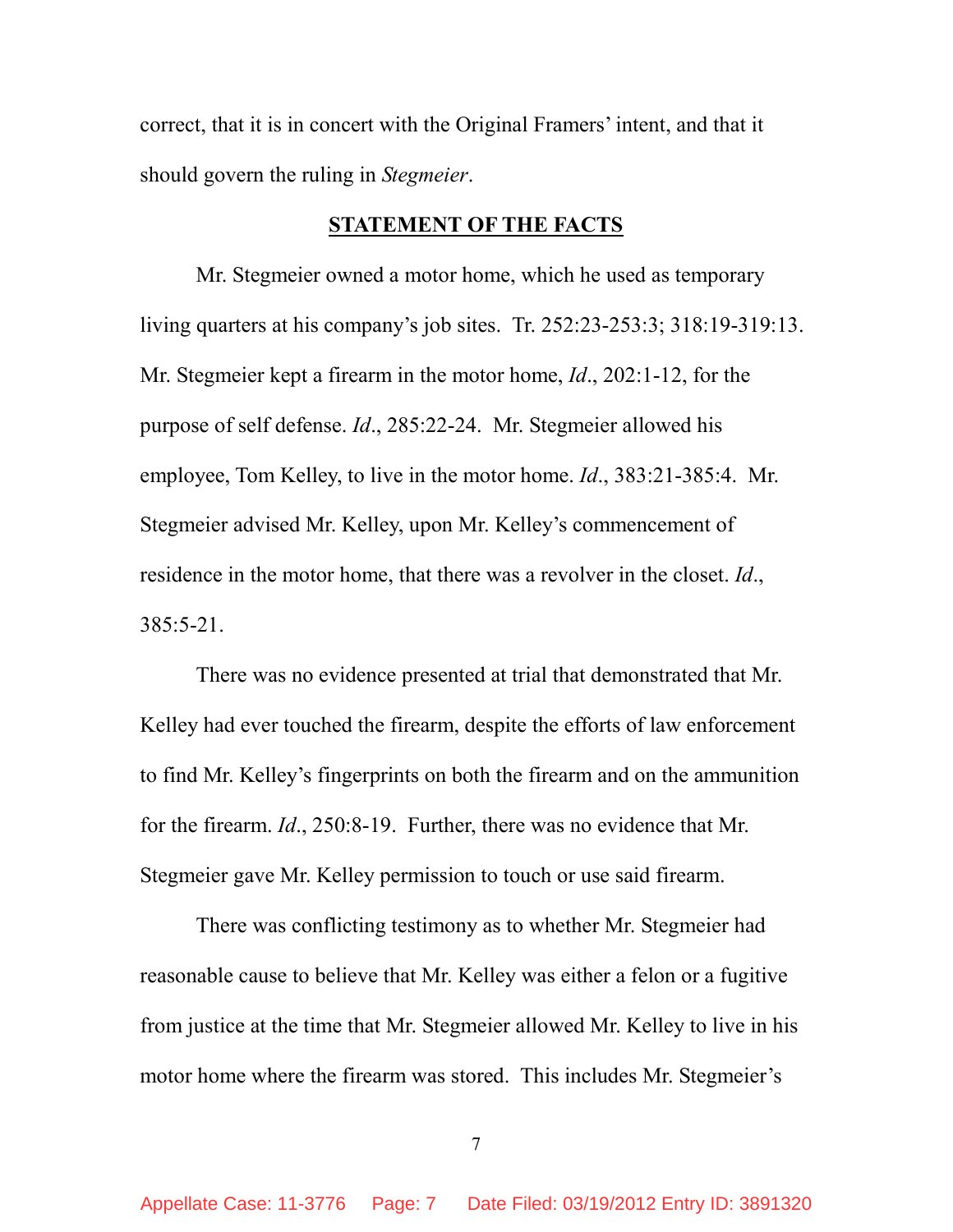testimony. Tr. 403-406. The jury found that Mr. Stegmeier did, in fact, have such knowledge, and it returned a conviction on 18 U.S.C. § 922(d)(1) and 18 U.S.C. § 922 (d)(2).

#### **SUMMARY OF THE ARGUMENT**

Mr. Stegmeier's guilt, or innocence, is of vital importance. It is important to Mr. Stegmeier, to his family and friends, to his community, and to the spirit of Justice itself. Supremely important, however, is the consequences to practical and Second Amendment Constitutional issues which will be raised by an affirmation of his conviction by this Court. Further, the consequences of an affirmation leads to an absurd result, demonstrating that one or more premise(s) upon which such an affirmation rests must logically be false.

#### **ARGUMENT**

# **A. Stegmeier's Conviction Should Be Reversed To Avoid An Illogical Precedent That Is Contrary To Established Constitutional Law**

It is well settled that Courts sitting in appellate review are loath to overturn the factual findings of a lower court, cloaking themselves, rather, in the mantle of the sometimes erroneous premise that: "In determining the facts, the trial court 'is in a unique position to assess the credibility of witnesses and weigh the evidence.'" *State v. Hansen*, 63 P.3d 650 (UT 2002).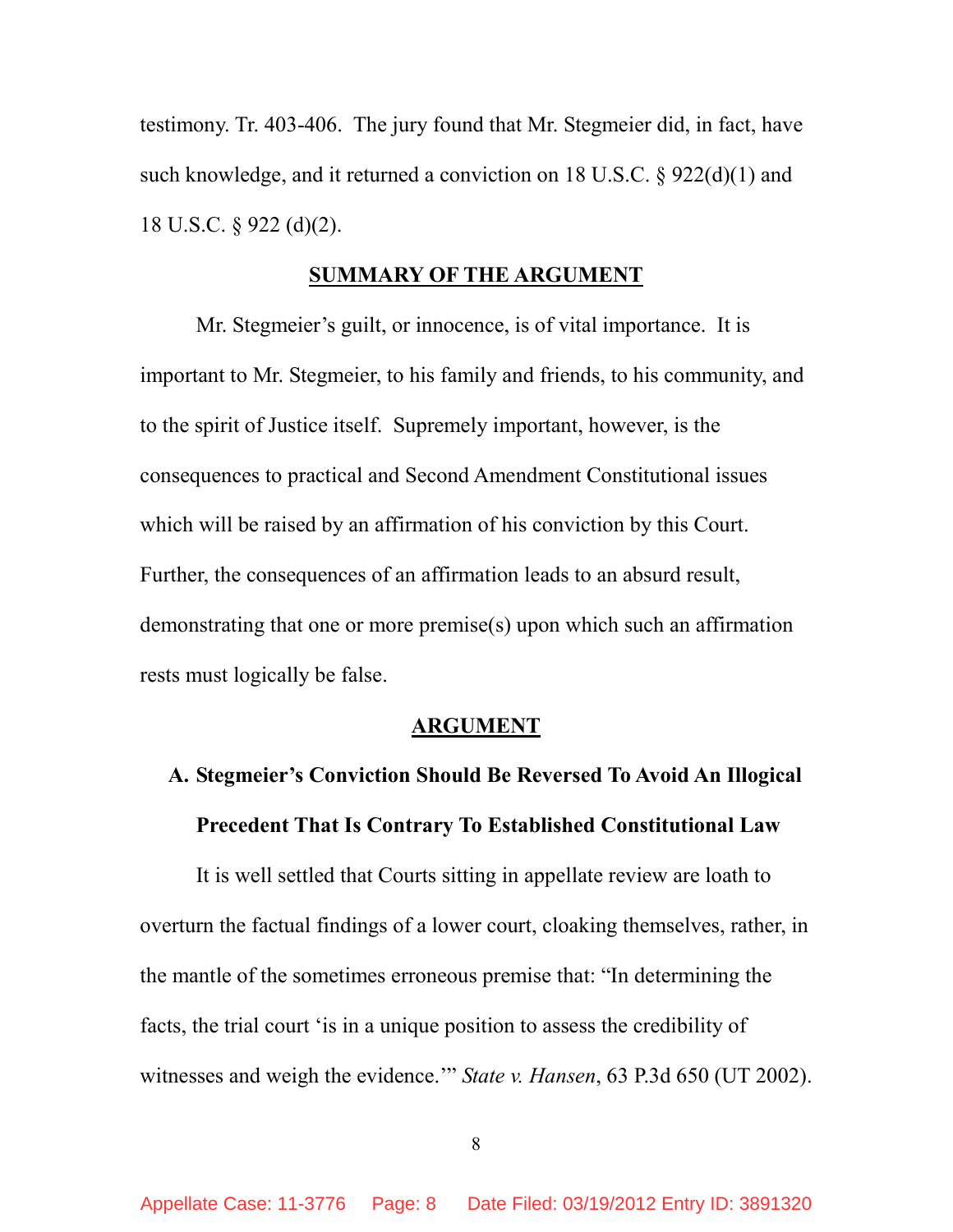In *Stegmeier*, however, there are issues of procedure, and the proper weight given to testimony therein, as well as regarding the jury instructions. It is the position of MSSA, however, that these issues are being addressed by other competent appellate writers, and, so, MSSA wishes to confine its arguments primarily to the issues of the absurd results to the ordinary citizen, and the consequences to the Second Amendment of the United States Constitution, should the Court affirm Stegmeier's conviction.

*Stegmeier* establishes a precedent that is nonsensical and intolerable. An argument may be proven false if that argument leads to an absurd result. This rule of logic is known as *reductio ad absurdum.* 

Black's Law Dictionary states: "*Reductio ad absurdum*. Lat. In logic, the method of disproving an argument by showing that it leads to an absurd consequence." BLACK'S LAW DICTIONARY  $5^{th}$  ED. (West Publishing, 1979).

 It would be untenable if a precedent were established to hold that a person may be prosecuted for the felony crime of transferring a firearm to a prohibited person if the firearm owner does not know that the other person is prohibited from firearm possession and the firearm owner simply allows that person to enter into the premises wherein the firearm owner lawfully possesses his firearm.

It would be a false premise to assume that every gun owner has a duty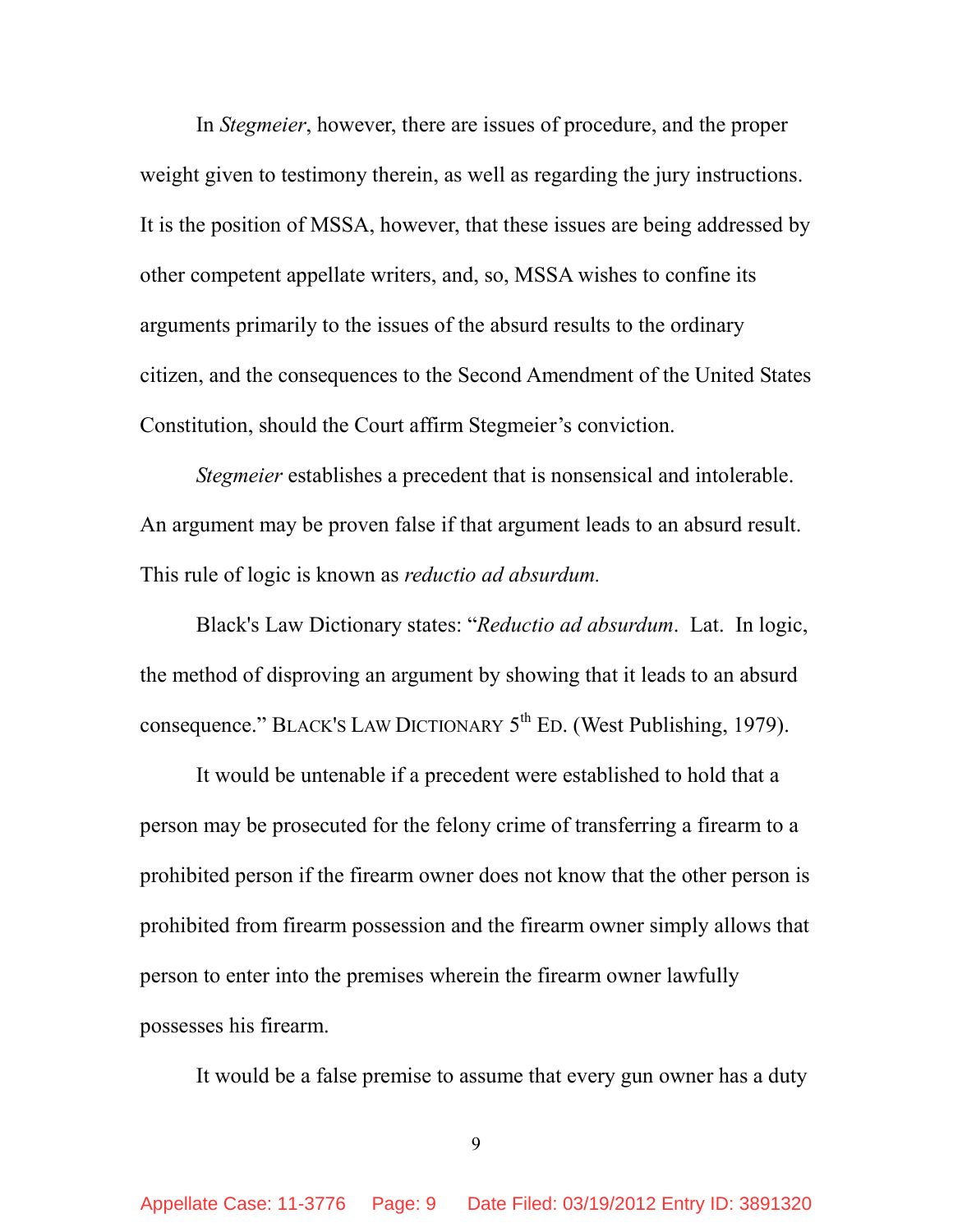to inquire as to the prohibited status of everyone whom is allowed into his/her home, automobile, and/or place of business, in the fear that they might be prosecuted for constructively transferring a firearm to such a prohibited person. It would be equally untenable to set a precedent that would require each and every firearm in the United States to be constantly under lock and key, in the fear that a prohibited person might actually see it, or be inadvertently left in the room with it unattended.

 Imagine the tedious procedure of having each and every person who enters a police station, where firearms are a fact of life, being forced to submit to fingerprinting, and a records check, to protect the law enforcement officers there from being similarly prosecuted when the person is there simply to report a barking dog, or an automobile accident.

Imagine the quagmire of responsibilities and liabilities which could befall the sporting goods shop owner, when a prospective buyer asks to see a firearm, before the owner has had the opportunity to check the individual through the mandatory National Instant Criminal Background Check System, (NICS). The NICS form requires the serial number of a prospective gun sale before it can be submitted for check.

 The *Heller* case, discussed above, stands for the precept that self defense is a "natural right," which was not conferred by the Second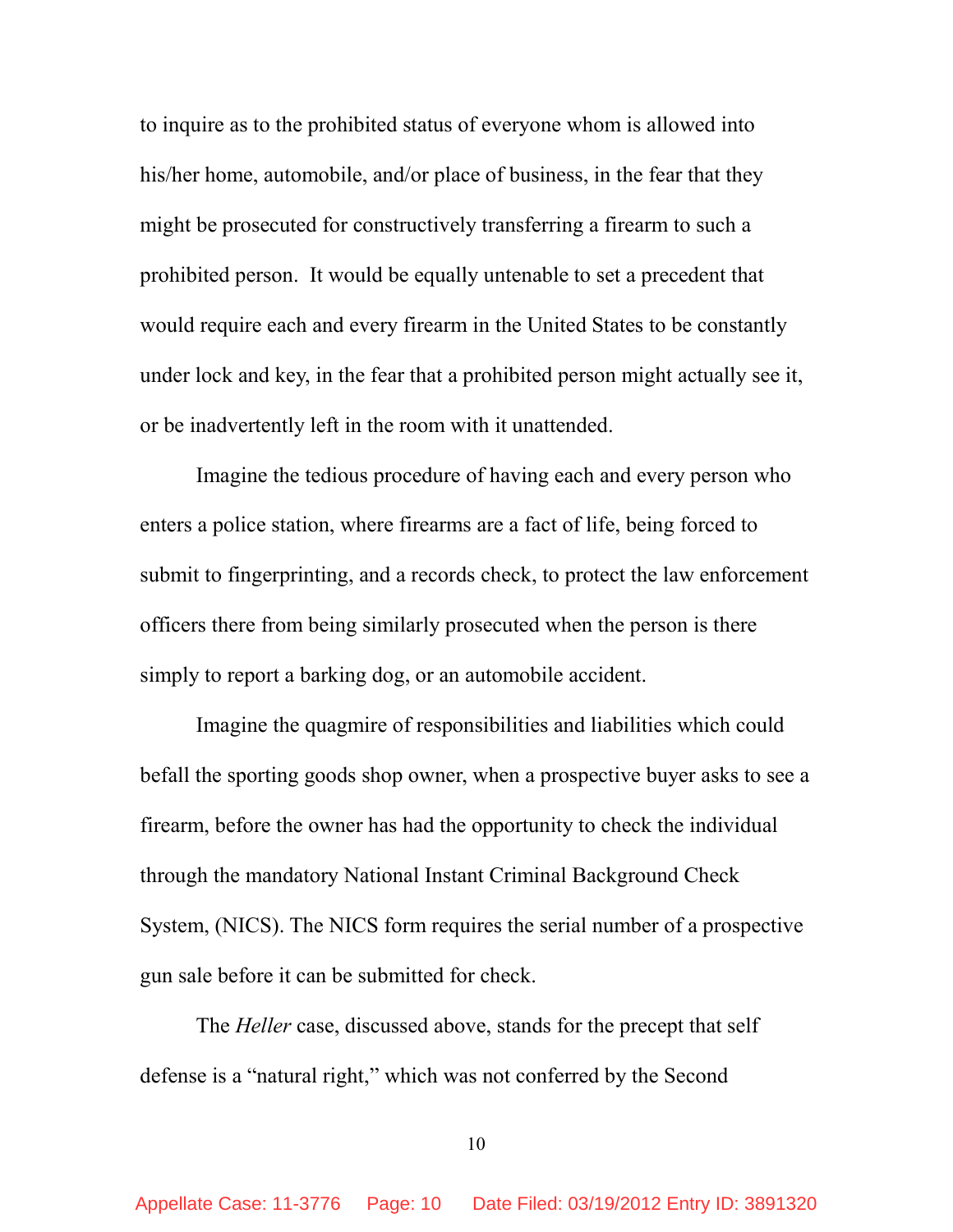Amendment, but is a fundamental right of personhood. *Dist. of Columbia v. Heller*, 554 U.S. 570, 612 (2008). In *McDonald,* moreover, the Right To Keep and Bear Arms is defined as a "fundamental right," that is held to be "necessary to our system of ordered liberty." *McDonald v. City of Chicago*, 130 S.Ct. 3020, 3042, 177 L. Ed. 2d 894 (2010). In addition, the *Bena* Court held:

"*Heller* characterized the Second Amendment as guaranteeing "the right of *law-abiding, responsible* citizens to use arms in defense of hearth and home." Scholarship suggests historical support for a common-law tradition that permits restrictions directed at citizens who are not law-abiding and responsible. The Court's discussion is consistent with the view that in "classical republican philosophy, the concept of a right to arms was inextricably and multifariously tied to that of the 'virtuous citizen,' " such that "the right to arms does not preclude laws disarming the unvirtuous (i.e. criminals) or those who, like children or the mentally unbalanced, are deemed incapable of virtue. (Internal cites omitted)." *United States v. Bena*, 664 F.3d 1180, 1183-84 (8th Cir. 2011) (emphasis in original).

Mr. Stegmeier, was a "law-abiding, citizen," a "peaceable citizen," with no history of "crimes committed," and he posed "no real danger of public injury." Mr. Stegmeier was under no legal disability, and, as such, Mr. Stegmeier should benefit from the protections afforded by the Second Amendment to the United States Constitution, and the case law which supports it. For this reason alone, this Court should dismiss *Stegmeier*, or, at the very least, to reverse the trial court, and remand it for retrial.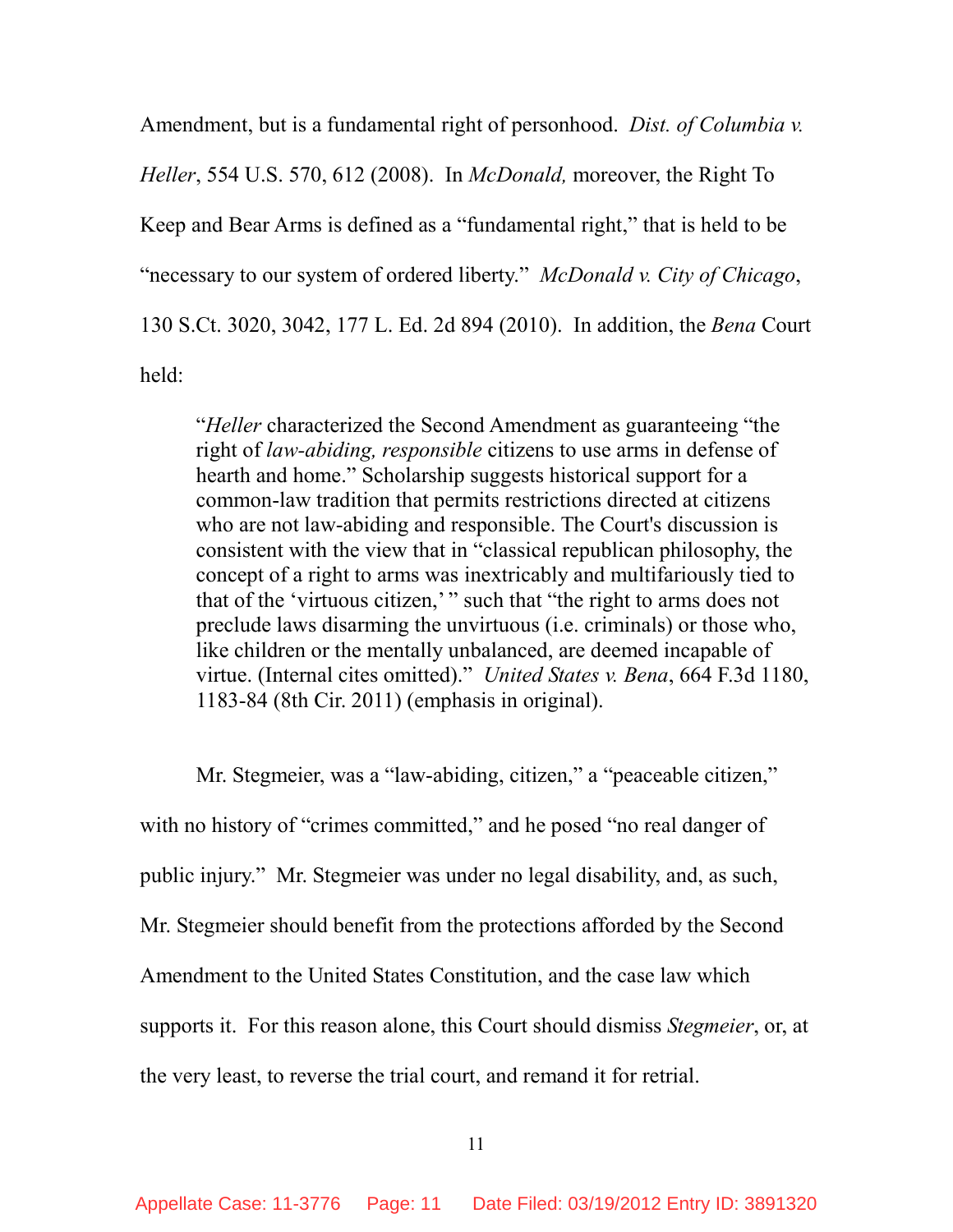## **B. If Mr. Stegmeier's Conviction Is Upheld It Will Operate As A Prior Restraint Against Lawful Gun Owners**

Prior restraint describes both an action and a doctrine that has evolved concerning First Amendment intrusions by governmental entities. In short, the doctrine holds that the government may not prevent, in advance, the exercise of a constitutionally-reserved right, and, before resorting to a remedy of prior restraint (with narrow exceptions), a governmental entity must either avail itself of all alternate remedies (e.g., sequestering a jury, moving a trial, etc.), or it must rely upon punishing any abuse of rights after the incident in question.

Chief Justice Burger commented in *Nebraska Press Association v. Stuart*, "… prior restraints on speech and publication are the most serious and the least tolerable infringement on First Amendment rights." *Nebraska Press Association v. Stuart*, 427 U.S. 539, 547 (1976).

"**Prior Restraint.** In constitutional law, the First Amendment, U.S. Const., prohibits the imposition of a restraint on a publication before it is published. The person defamed is left to his remedy in libel. *Near v. Minnesota*, 283 U.S. 697, 51 S.Ct. 625, 75 L.Ed. 1357. Three exceptions are recognized: a publication creating a "clear and present danger" to the country, *Schenck v. U.S*., 249 U.S. 47, 52, 39 S.Ct. 247,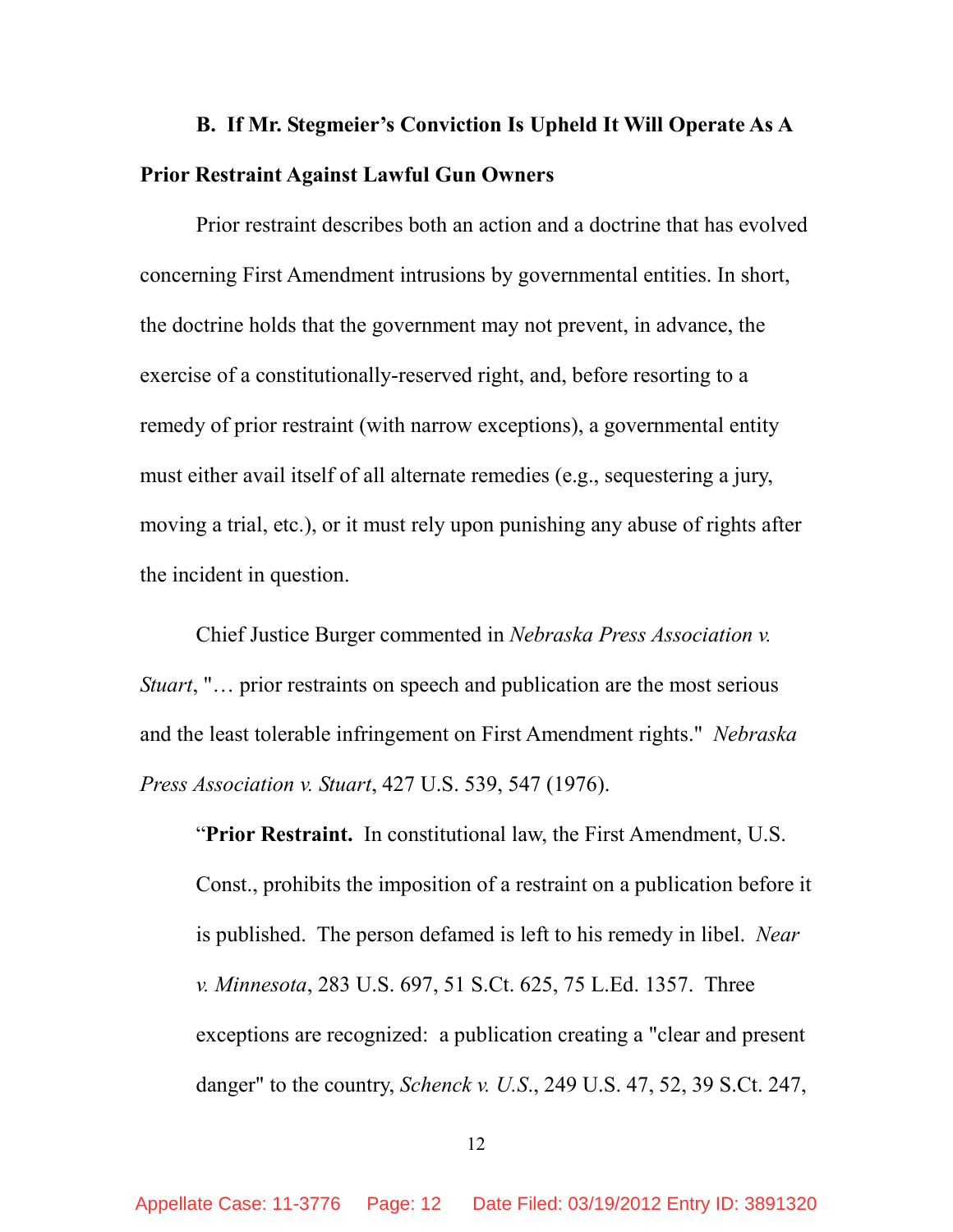249, 63 L.Ed. 470; obscene publications, and publications which invade the zone of personal privacy."

"A prohibited prior restraint is not limited to the suppression of a thing before it is released to the public; rather, an invalid prior restraint is an infringement upon a constitutional right to disseminate matters that are ordinarily protected by the First Amendment without there first being a judicial determination that the material does not qualify for First Amendment protection. *State v. I, A Woman - Part II*, 53 Wis.2d 102, 191 N.W. 2d 897, 902."

*Black's Law Dictionary* 5th ed. (West Publishing, 1979)(bolding in original).

This rational and well-developed doctrine for the First Amendment seems also to apply to the individual rights protected under the Second Amendment, such as the individual right to keep a firearm in a person's home for self-defense.

If a law abiding firearm owner can be subjected to federal prosecution for the illegal transfer of a firearm to a prohibited person, on the basis that the firearm owner allows the prohibited person into his home or into his place of business, not knowing that the person is prohibited from firearm possession, then such potential prosecution will certainly chill the right to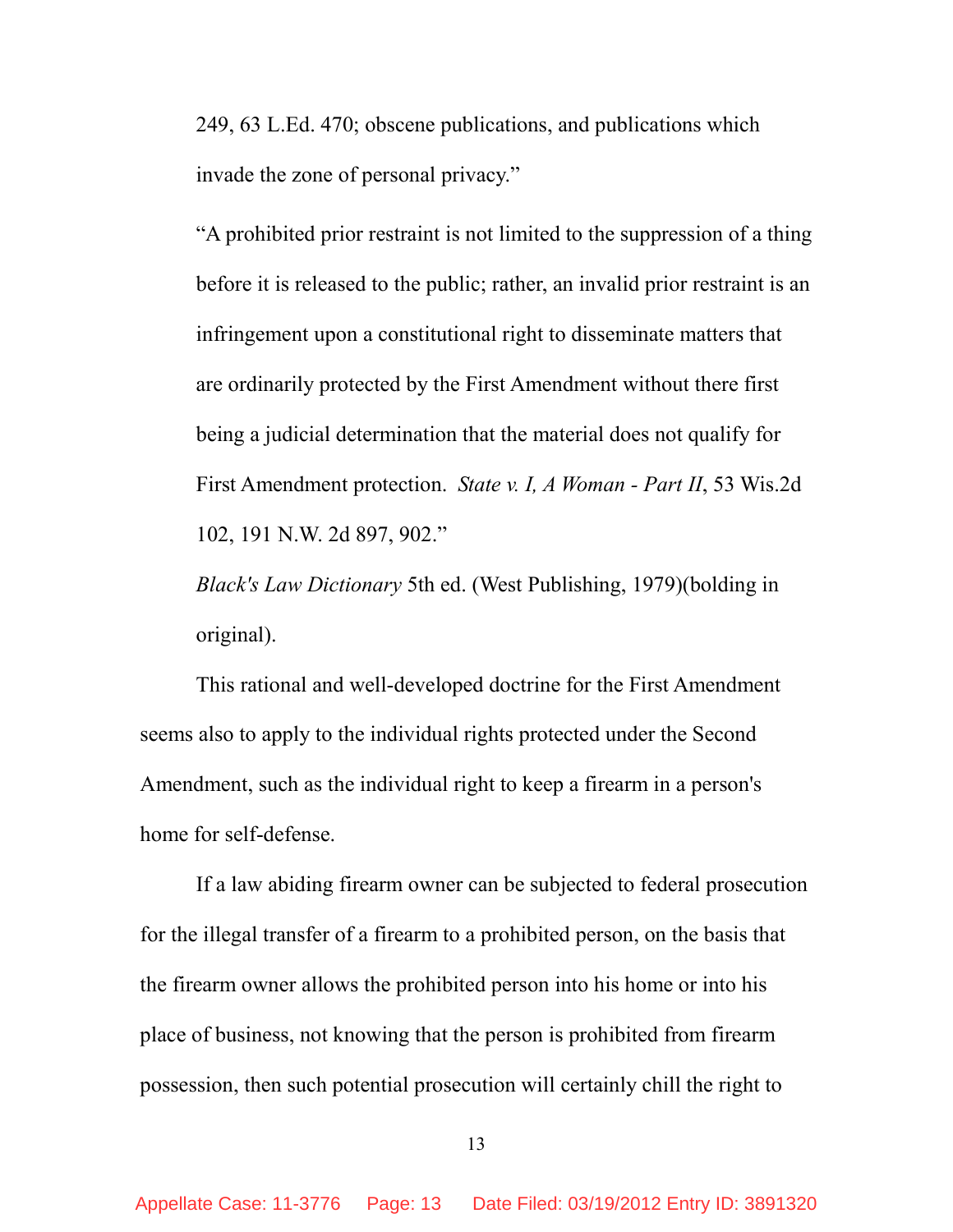keep arms that has been so recently affirmed by the U.S. Supreme Court in *D.C. v. Heller*. It would, in real effect, act as a prior restraint upon lawful use and possession of firearms, and upon constitutionally-protected conduct.

If such a precedent were established, any otherwise lawful firearm owner would need to dramatically change his, or her, conduct, or significantly curtail his, or her, exercise of the person's Second Amendment rights, to remain free from prosecution. How would a gun owner wishing to avoid a *Stegmeier*-like prosecution be required to change his, or her, conduct or behavior? Such a gun owner might have to divest himself, or herself, of firearms altogether, because of the inability to ascertain the prohibited or non-prohibited status of visitors to the gun owner's residence or business premises. Alternatively, the gun owner might have to keep his, or her, firearms locked away, and, therefore, unavailable for their primary and constitutionally-recognized purpose, self-defense. Any such curtailment, necessary to protect the gun owner from such prosecution, would certainly chill the exercise of a fundamental right, and would be, in First Amendment parlance, a prior restraint on the exercise of a fundamental right.

#### **CONCLUSION**

 Clearly there is more at stake than just Mr. Stegmeier's innocence or guilt. Unfavorable precedent in this case will work as a prior restraint on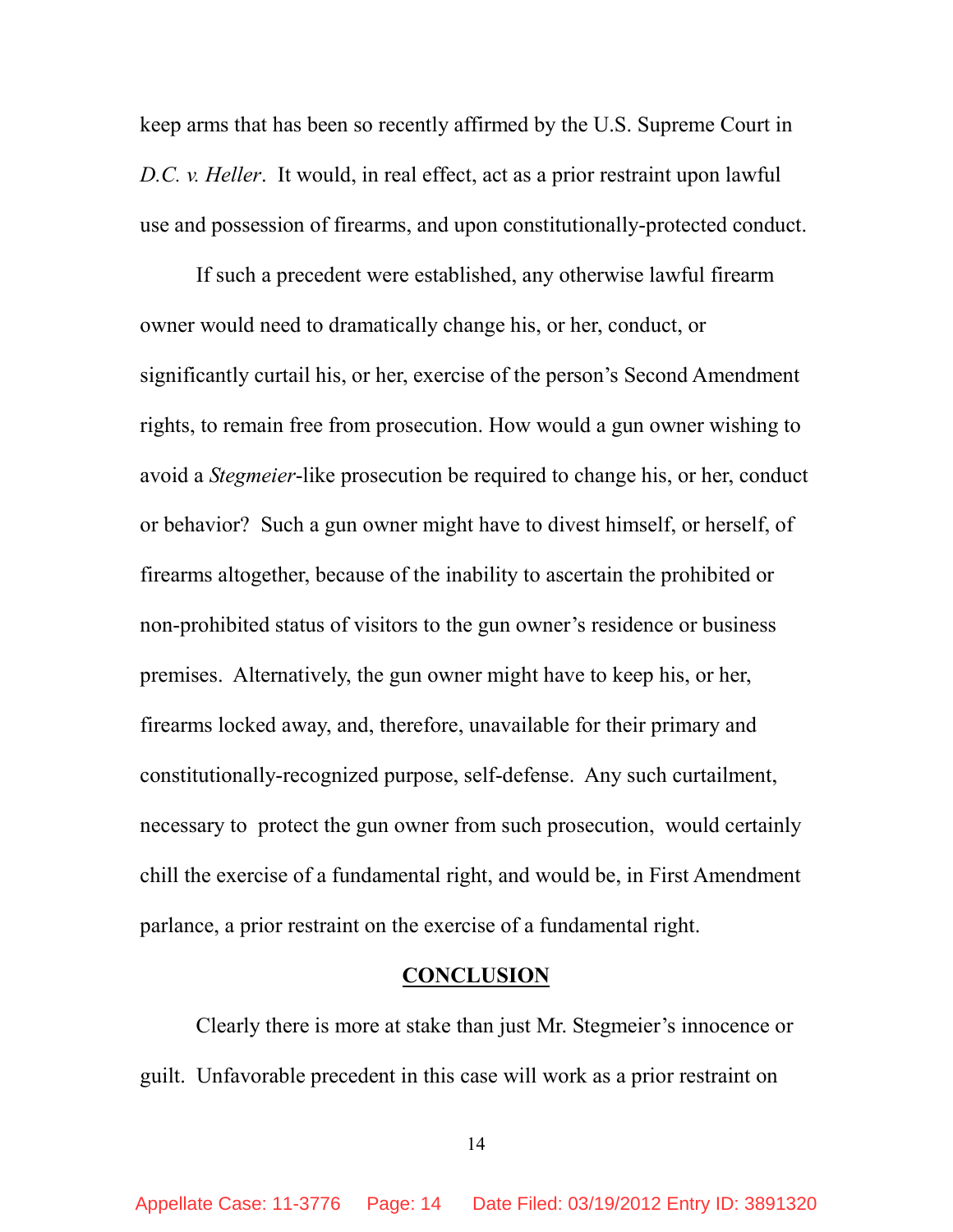millions of law abiding gun owners. This Court should reverse Mr. Stegmeier's conviction, unless it is convinced that Mr. Stegmeier knew that Mr. Kelley was a fugitive and a prohibited person, and, unless it believes that Mr. Stegmeier intentionally transferred a firearm to Mr. Kelley, and that Mr. Kelley received it. To do otherwise is to accept the logical extensions of the precedent that would be established which would be both absurd and intolerable.

 If this Court should feel compelled to uphold Mr. Stegmeier's conviction, MSSA asks that the Court make crystal clear in its Opinion that it is upholding the conviction on the grounds that the Court is sure and certain that Mr. Stegmeier knew that he was actually transferring a firearm to a prohibited person, and that the mere presence of an unidentified prohibited person at a lawful firearm owner's premises does not constitute an illegal transfer of a firearm under Stegmeier-applied federal law, and does not subject the firearm owner to a prosecution for an unknowing and unintended alleged illegal transfer.

Dated this  $2<sup>nd</sup>$  day of March, 2012.

Respectfully submitted

 \_*s/Gary G. Kreep*\_\_\_\_\_\_\_\_\_\_\_\_ GARY G. KREEP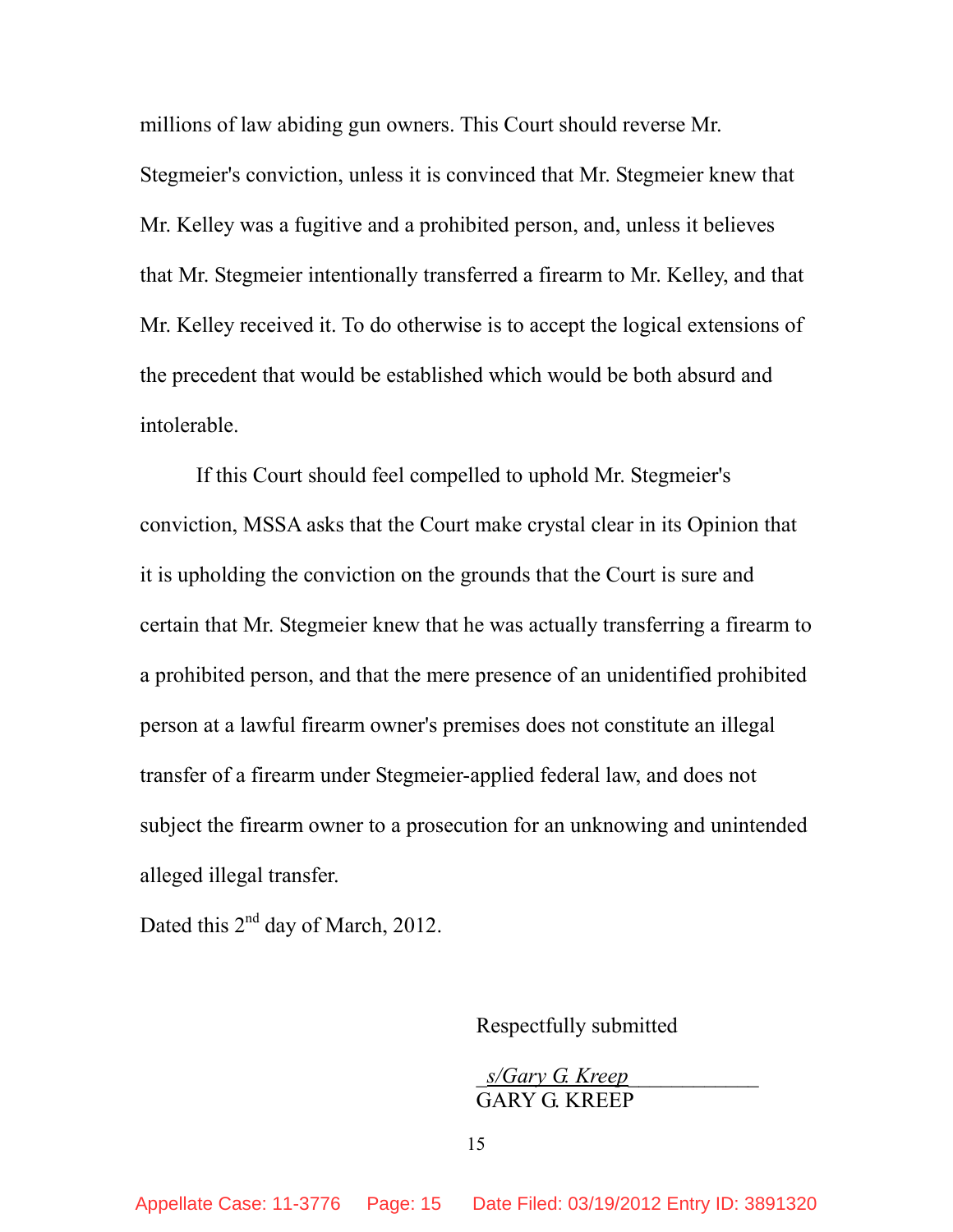UNITED STATES JUSTICE FOUNDATION Attorney for the *Amicus* Montana Shooting Sports Association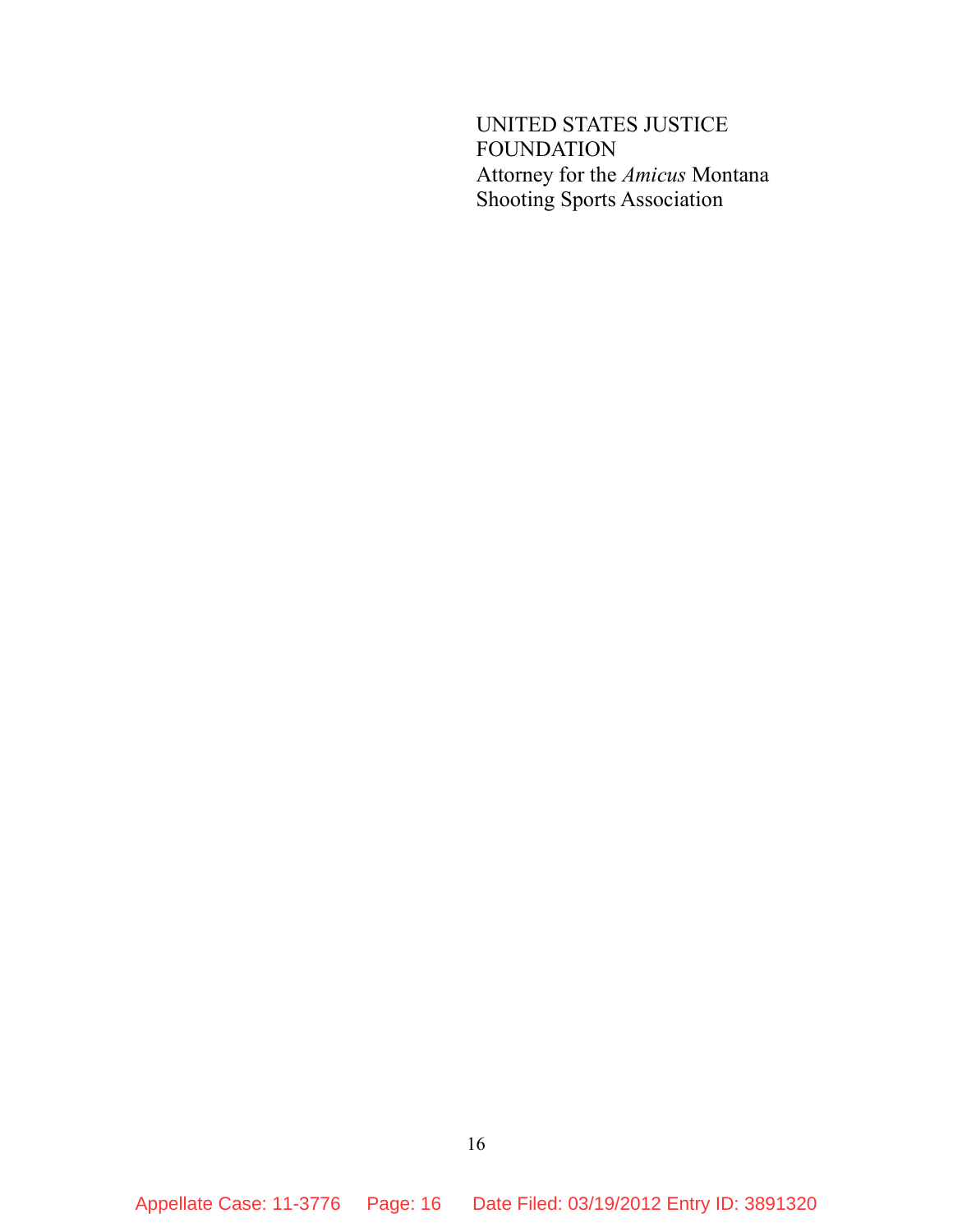#### **CERTIFICATE OF COMPLIANCE WITH TYPE-VOLUME LIMITATION, TYPEFACE REQUIREMENTS, AND TYPE STYLE REQUIREMENTS**

 1. This brief complies with the type-volume limitation of FED. R. APP. P. 32(a)(7)(B) because, according to the word count function of Word 2010, this brief contains 2453 words, excluding the parts of the brief exempted by FED. R. APP. P.  $32(a)(7)(B)(iii)$ .

2. This brief complies with the typeface requirements of FED. R. APP.

P.  $32(a)(5)$  and the type style requirements of FED. R. APP. P.  $32(a)(6)$ 

because this brief is prepared in a proportionally spaced typeface using

Microsoft Word 2010 Times New Roman 14 point font, footnotes in 10 point

font.

Dated this 2<sup>nd</sup> day of March, 2012.

Respectfully Submitted,

\_*s/Gary G. Kreep*\_\_\_\_\_\_\_\_\_\_\_\_

 GARY G. KREEP UNITED STATES JUSTICE FOUNDATION Attorney for the *Amicus* Montana Shooting Sports Association